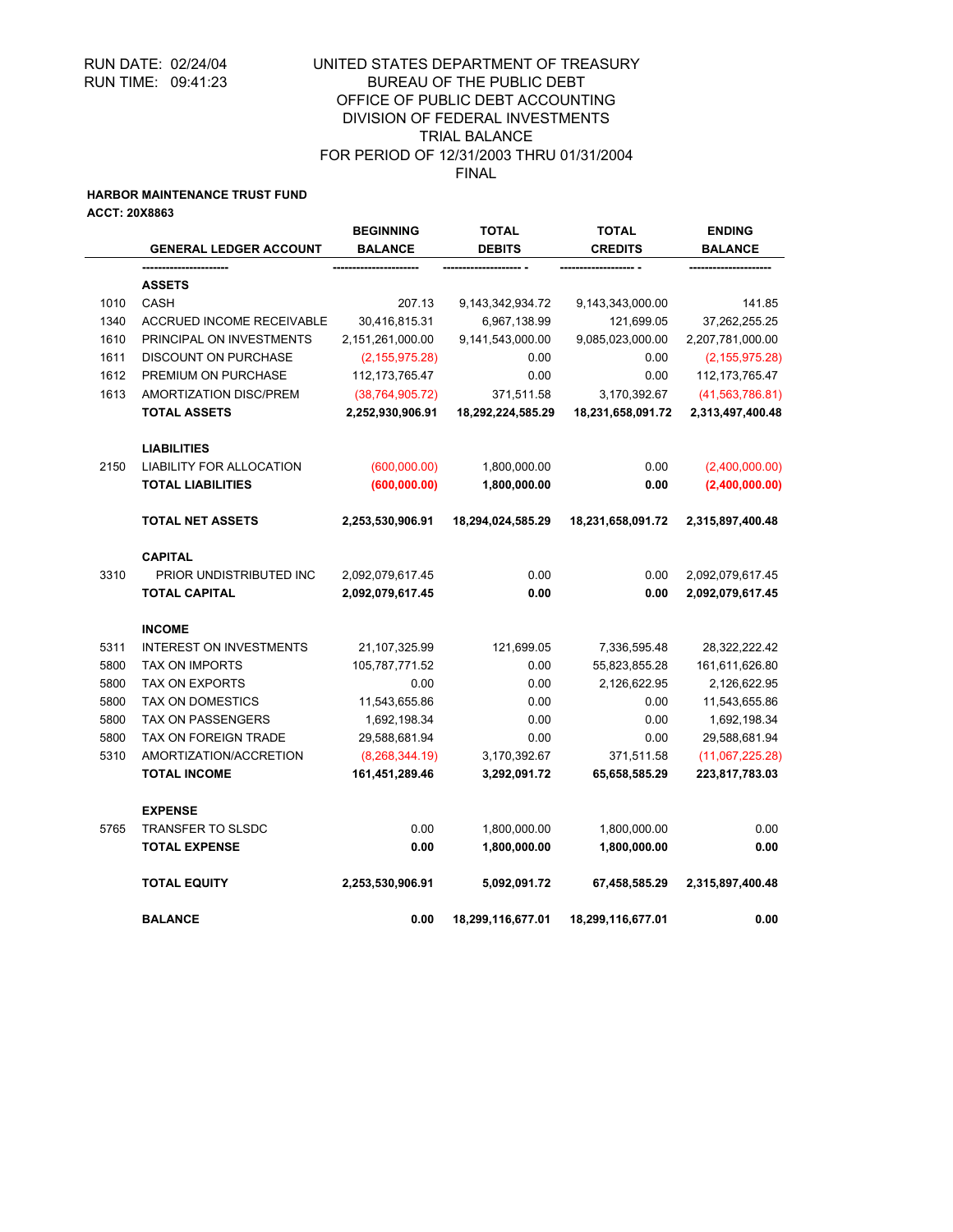## Harbor Maintenance Trust Fund 20X8863 Income Statement For Period 10/01/03 through 01/31/04 FINAL

|                                        |                            |   | FY '03               | FY '03         |
|----------------------------------------|----------------------------|---|----------------------|----------------|
| <b>RECEIPTS</b>                        |                            |   | <b>Current Month</b> | Year-To-Date   |
| <b>Revenue</b>                         |                            |   |                      |                |
|                                        | Tax on Domestics           |   | 0.00                 | 11,543,655.86  |
|                                        | Tax on Exports             |   | 2,126,622.95         | 2,126,622.95   |
|                                        | Tax on Foreign Trade       |   | 0.00                 | 29,588,681.94  |
|                                        | Tax on Imports             |   | 55,823,855.28        | 161,611,626.80 |
|                                        | Tax on Passengers          |   | 0.00                 | 1,692,198.34   |
|                                        | Gross Revenue              |   | 57,950,478.23        | 206,562,785.89 |
|                                        | <b>Investment Income</b>   |   |                      |                |
|                                        | Interest on Investments    |   | 4,416,015.34         | 17,254,997.14  |
|                                        | Subtotal Investment Income |   | 4,416,015.34         | 17,254,997.14  |
|                                        | Net Receipts               | S | 62,366,493.57 \$     | 223,817,783.03 |
|                                        |                            |   |                      |                |
| <i><b>NONEXPENDITURE TRANSFERS</b></i> |                            |   |                      |                |
|                                        | Subtotal NonExpenditures   |   | 0.00                 | 0.00           |
|                                        | NET INCREASE/(DECREASE)    | S | 62,366,493.57 \$     | 223,817,783.03 |
|                                        |                            |   |                      |                |

\* Interest on Investments is reported on the accrual basis. Includes interest collected, premium paid, and accrued interest purchased.

|  | Interest on Investments Cash Basis: |  | 369,456.49 \$ | 1,198,905.61 |
|--|-------------------------------------|--|---------------|--------------|
|--|-------------------------------------|--|---------------|--------------|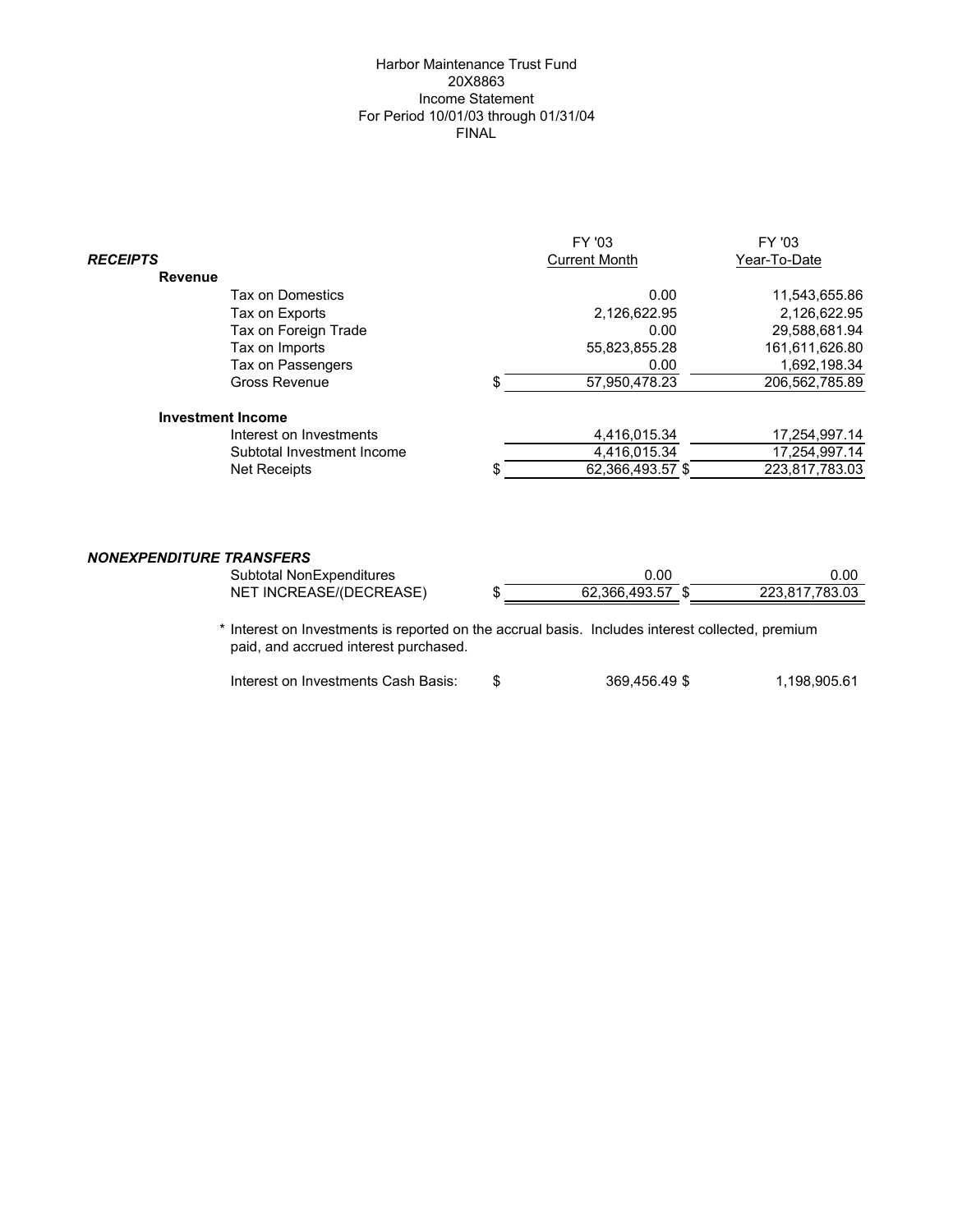# Harbor Maintenance Trust Fund 20X8863 Balance Sheet As of 01/31/04 FINAL

| <b>ASSETS</b> |                                 | <b>Undisbursed Balances:</b><br>Funds Available for Investment<br><b>Total Undisbursed Balance</b>       | \$<br>141.85<br>\$                                                                   | 141.85                               |
|---------------|---------------------------------|----------------------------------------------------------------------------------------------------------|--------------------------------------------------------------------------------------|--------------------------------------|
|               | <b>Receivables:</b>             |                                                                                                          |                                                                                      |                                      |
|               |                                 | Interest Receivable                                                                                      | \$<br>37,262,255.25<br>\$                                                            | 37,262,255.25                        |
|               | Investments:                    |                                                                                                          |                                                                                      |                                      |
|               |                                 | Principal On Investments<br>Discount on Purchase<br>Premium on Purchase<br><b>Amortization Disc/Prem</b> | \$<br>2,207,781,000.00<br>(2, 155, 975.28)<br>112, 173, 765. 47<br>(41, 563, 786.81) |                                      |
|               |                                 | Net Investments<br><b>TOTAL ASSETS</b>                                                                   | \$                                                                                   | 2,276,235,003.38<br>2,313,497,400.48 |
|               | <b>LIABILITIES &amp; EQUITY</b> |                                                                                                          |                                                                                      |                                      |
|               | <b>Liabilities:</b>             |                                                                                                          |                                                                                      |                                      |
|               |                                 | <b>Other Liabilities</b>                                                                                 | \$<br>(2,400,000.00)<br>\$                                                           | (2,400,000.00)                       |
|               | Equity:                         |                                                                                                          |                                                                                      |                                      |
|               |                                 | <b>Beginning Balance</b><br>Net Change                                                                   | \$<br>2,092,079,617.45<br>223,817,783.03                                             |                                      |
|               |                                 | <b>Total Equity</b>                                                                                      | \$                                                                                   | 2,315,897,400.48                     |
|               |                                 | <b>TOTAL LIABILITY/EQUITY</b>                                                                            | S                                                                                    | 2,313,497,400.48                     |

Bureau of the Public Debt Office of Public Debt Accounting Trust Fund Management Branch Date: February 24, 2004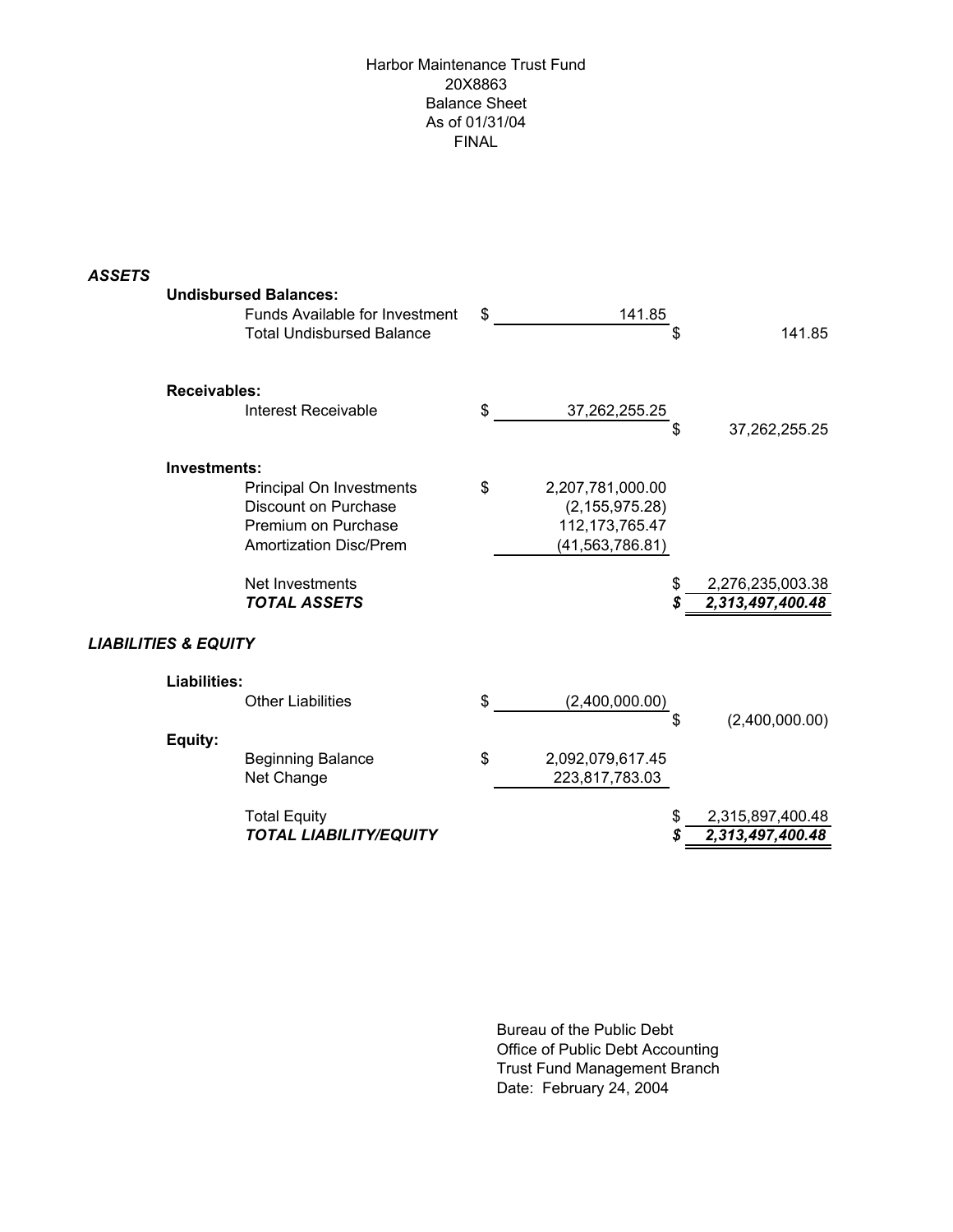#### **HARBOR MAINTENANCE TRUST FUND 20X8863 BUDGETARY RECONCILIATION - Final AS OF JANUARY 31, 2004**

## **PROPRIETARY ACCOUNTS**

|               | SEC#                                 |                                                    | TITLE                                                                                                                               | AMOUNT                                                                                                               |                                         |
|---------------|--------------------------------------|----------------------------------------------------|-------------------------------------------------------------------------------------------------------------------------------------|----------------------------------------------------------------------------------------------------------------------|-----------------------------------------|
|               | 5800<br>5800<br>5800<br>5800<br>5800 |                                                    | Interest on Investments (Cash)<br>Tax on Imports<br>Tax on Exports<br>Tax on Domestics<br>Tax on Passengers<br>Tax on Foreign Trade | 1,198,905.61<br>161,611,626.80<br>2,126,622.95<br>11,543,655.86<br>1,692,198.34<br>29,588,681.94                     |                                         |
|               | 411400                               |                                                    | <b>Appropriated Trust Fund Receipts</b>                                                                                             |                                                                                                                      | 207,761,691.50<br>=================     |
|               | 412400                               |                                                    | <b>Amounts Appropriated for Specific Treasury</b><br>Managed Trust Fund TAFS-Payable-Rescinded                                      |                                                                                                                      | 0.00<br>=================               |
|               | 416600                               |                                                    | Treas Mgd Trust Fund Distr of Realized<br><b>Authority to be Trans</b>                                                              |                                                                                                                      | 0.00<br>=================               |
|               |                                      |                                                    | Transfers to Corps of Engineers                                                                                                     | 0.00                                                                                                                 |                                         |
|               | 416700                               |                                                    | <b>Treasury-Managed Trust Fund Distrib or Realized</b><br><b>Authority-Transferred</b>                                              |                                                                                                                      | 0.00<br>=================               |
|               |                                      |                                                    | <b>Transfers to Customs</b><br><b>Transfers to SLSDC</b>                                                                            | 0.00<br>(2,400,000.00)                                                                                               |                                         |
|               | 417300                               |                                                    | <b>Transfers Out - Current Year</b>                                                                                                 |                                                                                                                      | (2,400,000.00)<br>=================     |
|               | 417200                               |                                                    | Non-Allocation Transfers of Invested Balances - Payable                                                                             |                                                                                                                      | 2,400,000.00<br>=================       |
|               |                                      | 462000 Beginning Bal                               | Other Funds Available for Commit/Oblig                                                                                              | (2,000,243,975.07)                                                                                                   |                                         |
|               | 5800<br>5800<br>5800<br>5800<br>5800 |                                                    | Interest on Investments (Cash)<br>Tax on Imports<br>Tax on Exports<br>Tax on Domestics<br>Tax on Passengers<br>Tax on Foreign Trade | (1, 198, 905.61)<br>(161, 611, 626.80)<br>(2, 126, 622.95)<br>(11,543,655.86)<br>(1,692,198.34)<br>(29, 588, 681.94) |                                         |
|               | 462000                               |                                                    | Other Funds Available for Commit/Oblig                                                                                              |                                                                                                                      | (2,208,005,666.57)                      |
|               |                                      | <b>Add Back Current Rescission</b>                 |                                                                                                                                     |                                                                                                                      | (19,500.00)                             |
|               |                                      |                                                    |                                                                                                                                     |                                                                                                                      | (2,208,025,166.57)<br>================= |
| <b>ASSETS</b> |                                      | 420100 Beginning Bal                               | <b>Total Actual Resources</b>                                                                                                       |                                                                                                                      | 2,000,263,475.07<br>==============      |
|               |                                      |                                                    | Fund Balance with Treasury<br>Investments at Par<br>Less Discount @ Purchase                                                        | 141.85<br>2,207,781,000.00<br>(2, 155, 975.28)                                                                       |                                         |
|               |                                      |                                                    | Other Payables                                                                                                                      | 2,400,000.00                                                                                                         |                                         |
|               |                                      |                                                    | <b>Total Assets and Liabilities</b>                                                                                                 |                                                                                                                      | 2,208,025,166.57<br>==============      |
|               |                                      | <b>EDIT CHECK (TOTAL ASSETS = 462000 + 412400)</b> |                                                                                                                                     |                                                                                                                      | (2,208,025,166.57)<br>================= |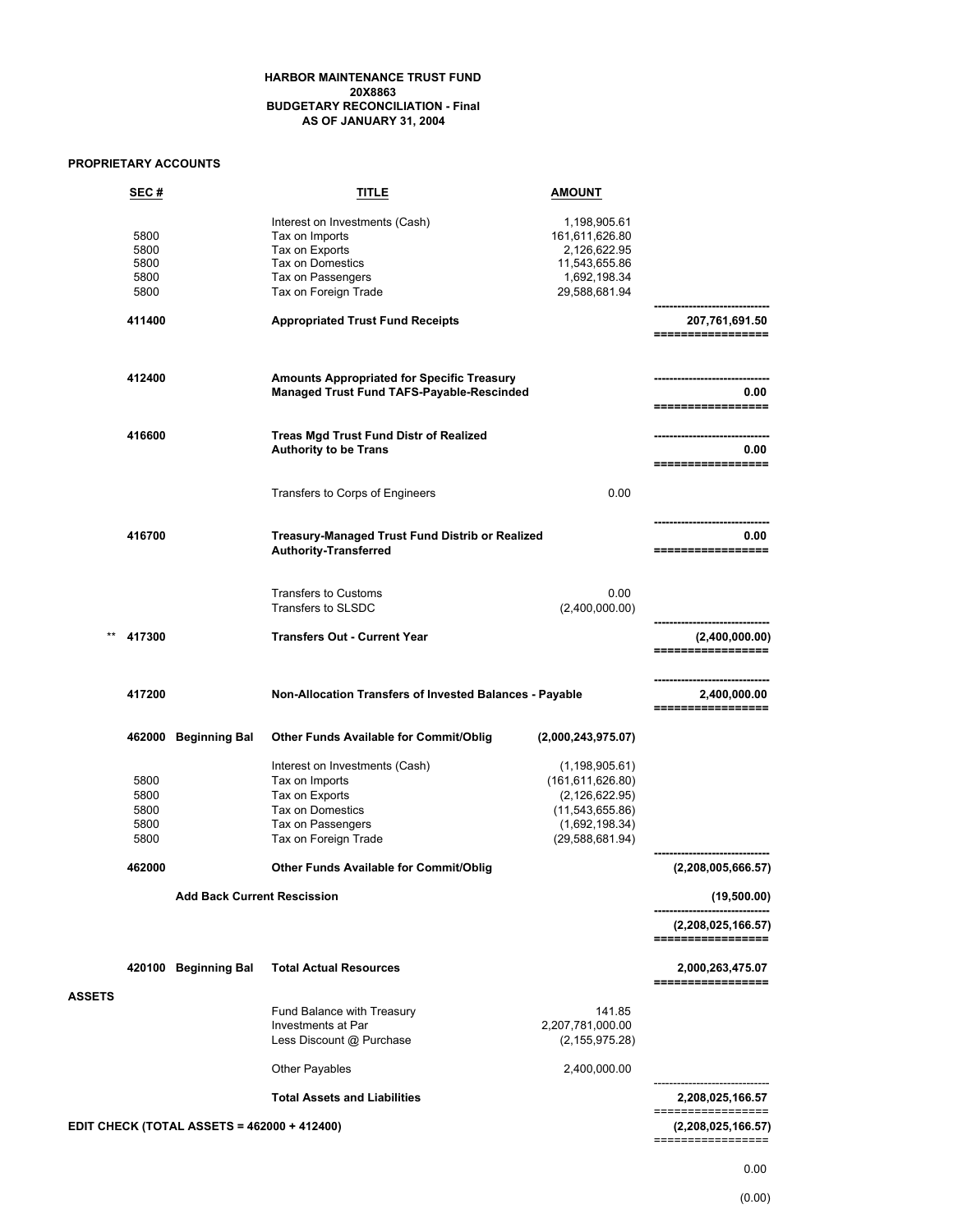# **HARBOR MAINTENANCE TRUST FUND 20X8863 BUDGETARY ACCOUNT BALANCES - Final AS OF JANUARY 31, 2004**

| 411400 | <b>Appropriated Trust Fund Receipts</b>                                                | 207,761,691.50     |
|--------|----------------------------------------------------------------------------------------|--------------------|
| 412400 | Amts Approp F/Specific Treas Mgd Trust Fd TAFS Payable<br><b>Rescinded</b>             | 0.00               |
| 417000 | <b>Transfers Out-Current Year</b>                                                      | (2,400,000.00)     |
| 417200 | <b>Non-Allocation Transfers of Invested Balances-Payable</b>                           | 2,400,000.00       |
| 416600 | <b>Treasury-Managed Trust Fund Distrib of Realized Authority</b>                       | 0.00               |
| 416700 | <b>Treasury-Managed Trust Fund Distrib of Realized Authority</b><br><b>Transferred</b> | 0.00               |
| 462000 | <b>Other Funds Available for Commit/Oblig</b>                                          | (2,208,025,166.57) |
| 420100 | <b>Total Actual Resources Collected</b>                                                | 2,000,263,475.07   |
|        |                                                                                        |                    |
|        |                                                                                        | 0.00               |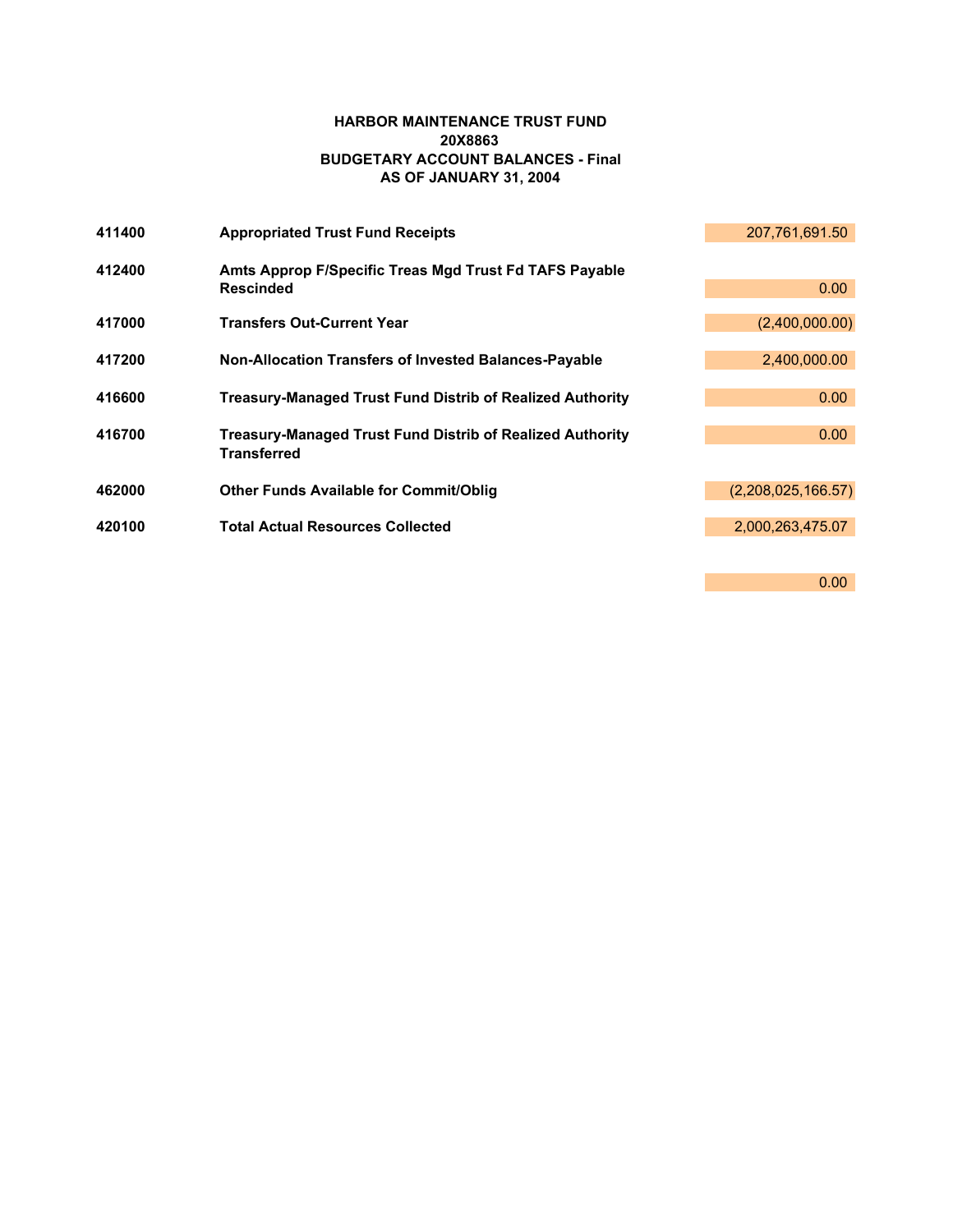| 2150 Payable                |      |      |      | As of 09/30/03 Transfers 10/03 Transfers 11/03 Transfers 12/03 Transfers 01/04 Transfers 02/04 |                                 |  |
|-----------------------------|------|------|------|------------------------------------------------------------------------------------------------|---------------------------------|--|
| <b>Transfers to Customs</b> | 0.00 | 0.00 | 0.00 | 0.00                                                                                           | 0.00                            |  |
| Transfers to SLSDC          | 0.00 | 0.00 | 0.00 |                                                                                                | $(600,000.00)$ $(1,800,000.00)$ |  |
|                             |      |      |      |                                                                                                |                                 |  |
| Total                       | 0.00 | 0.00 | 0.00 |                                                                                                | $(600,000.00)$ $(1,800,000.00)$ |  |
|                             |      |      |      |                                                                                                |                                 |  |
| <b>Current Payable</b>      | 0.00 | 0.00 | 0.00 | (600,000.00)                                                                                   | (2,400,000.00)                  |  |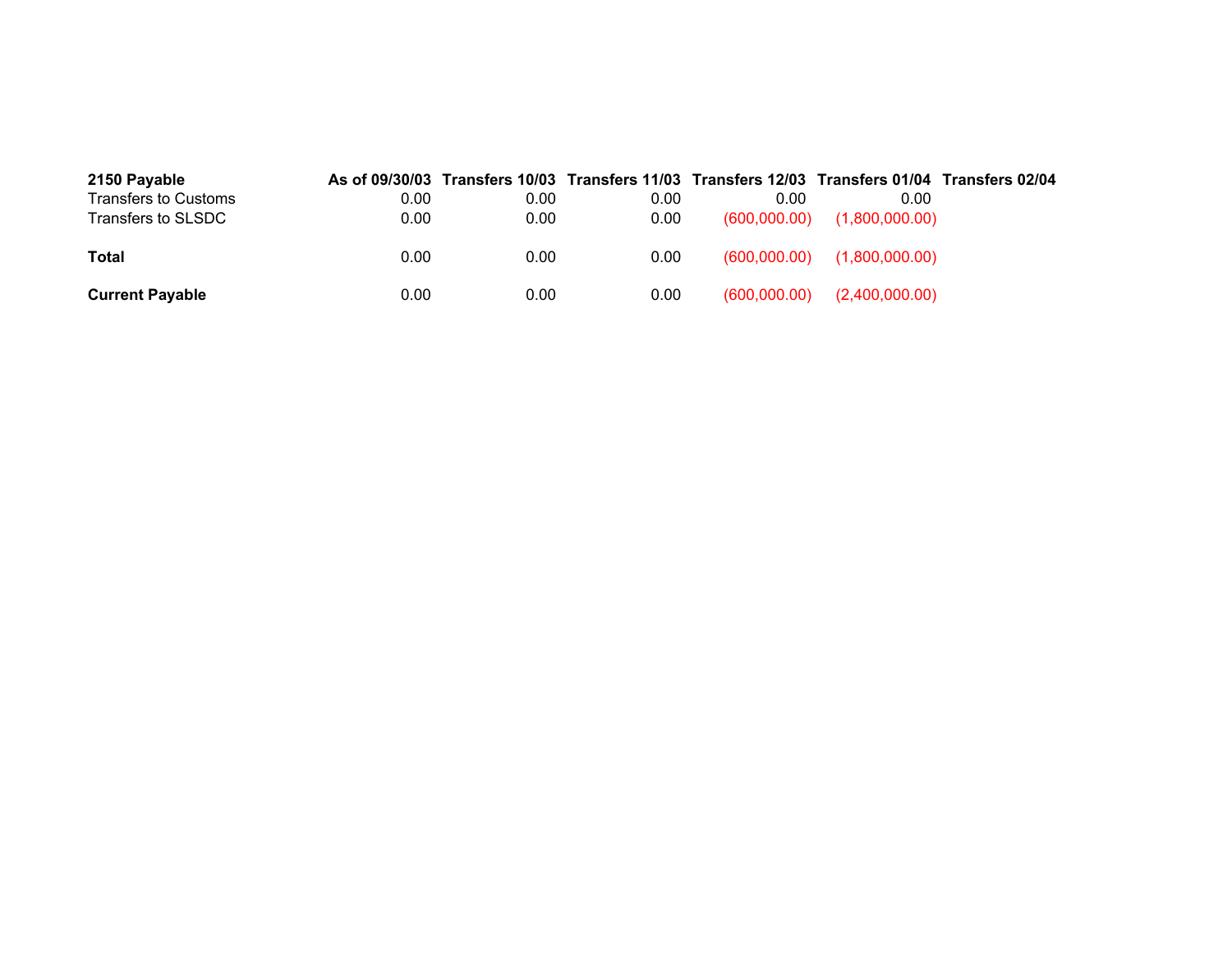#### UNITED STATES DEPARTMENT OF TREASURY BUREAU OF THEPUBLIC DEBT OFFICE OF PUBLIC DEBT ACCOUNTING DIVISION OF FEDERAL INVESTMENTS MODIFIED CASH BASIS TRIAL BALANCE FINAL FOR PERIOD OF 12/31/03 THRU 01/31/04

| <b>ACCT: 20X8863</b> | <b>HARBOR MAINTENANCE TRUST FUND</b> |                   |                   |                   |                      | <b>MODIFIED</b><br><b>CASH BASIS</b> |     | <b>MODIFIED</b><br><b>CASH BASIS</b> | <b>MODIFIED</b><br><b>CASH BASIS</b> |
|----------------------|--------------------------------------|-------------------|-------------------|-------------------|----------------------|--------------------------------------|-----|--------------------------------------|--------------------------------------|
|                      |                                      | <b>BEGINNING</b>  | <b>TOTAL</b>      | <b>TOTAL</b>      | <b>ENDING</b>        | <b>ADJUSTING</b>                     |     | <b>ADJUSTING</b>                     | <b>ENDING</b>                        |
|                      | <b>GENERAL LEDGER ACCOUNT</b>        | <b>BALANCE</b>    | <b>DEBITS</b>     | <b>CREDITS</b>    | <b>BALANCE</b>       | <b>DEBITS</b>                        |     | <b>CREDITS</b>                       | <b>BALANCE</b>                       |
|                      | <b>ASSETS</b>                        |                   |                   |                   |                      |                                      |     |                                      |                                      |
| 1010                 | CASH                                 | 207.13            | 9,143,342,934.72  | 9,143,343,000.00  | 141.85               | 0.00                                 |     | 0.00                                 | 141.85                               |
| 1340                 | ACCRUED INCOME RECEIVABLE            | 30.416.815.31     | 6.967.138.99      | 121.699.05        | 37.262.255.25        | 0.00                                 |     | 0.00                                 | 37.262.255.25                        |
| 1610                 | PRINCIPAL ON INVESTMENTS             | 2,151,261,000.00  | 9,141,543,000.00  | 9.085.023.000.00  | 2.207.781.000.00     | 0.00                                 |     | 0.00                                 | 2,207,781,000.00                     |
| 1611                 | <b>DISCOUNT ON PURCHASE</b>          | (2, 155, 975.28)  | 0.00              | 0.00              | (2, 155, 975.28)     | 0.00                                 |     | 0.00                                 | (2, 155, 975.28)                     |
| 1612                 | PREMIUM ON PURCHASE                  | 112, 173, 765. 47 | 0.00              | 0.00              | 112, 173, 765. 47    | 0.00                                 |     | 0.00                                 | 112, 173, 765. 47                    |
| 1613                 | AMORTIZATION DISC/PREM               | (38, 764, 905.72) | 371.511.58        | 3.170.392.67      | (41,563,786.81)      | 0.00                                 |     | 0.00                                 | (41, 563, 786.81)                    |
|                      | <b>TOTAL ASSETS</b>                  | 2,252,930,906.91  | 18,292,224,585.29 | 18,231,658,091.72 | 2,313,497,400.48     | 0.00                                 |     | 0.00                                 | 2,313,497,400.48                     |
|                      | <b>LIABILITIES</b>                   |                   |                   |                   |                      |                                      |     |                                      |                                      |
| 2150                 | <b>LIABILITY FOR ALLOCATION</b>      | (600,000.00)      | 1,800,000.00      | 0.00              | $(2,400,000.00)$ (2) | (2,400,000.00)                       |     | 0.00                                 | 0.00                                 |
|                      | <b>TOTAL LIABILITIES</b>             | (600, 000.00)     | 1,800,000.00      | 0.00              | (2,400,000.00)       | (2,400,000.00)                       |     | 0.00                                 | 0.00                                 |
|                      | <b>TOTAL NET ASSETS</b>              | 2,253,530,906.91  | 18,294,024,585.29 | 18,231,658,091.72 | 2,315,897,400.48     | (600, 000.00)                        |     | 0.00                                 | 2,315,297,400.48                     |
|                      | <b>CAPITAL</b>                       |                   |                   |                   |                      |                                      |     |                                      |                                      |
| 3310                 | PRIOR UNDISTRIBUTED INC              | 2,092,079,617.45  | 0.00              | 0.00              | 2,092,079,617.45 (3) | $(2,400,000.00)$ (1)                 |     | 0.00                                 | 2,094,479,617.45                     |
|                      | PROGRAM AGENCY EQUITY                | 0.00              | 0.00              | 0.00              | 0.00                 | 0.00                                 | (3) | (2,400,000.00)                       | (2,400,000.00)                       |
|                      | <b>TOTAL CAPITAL</b>                 | 2,092,079,617.45  | 0.00              | 0.00              | 2,092,079,617.45     | (2,400,000.00)                       |     | (2,400,000.00)                       | 2,092,079,617.45                     |
|                      | <b>INCOME</b>                        |                   |                   |                   |                      |                                      |     |                                      |                                      |
| 5311                 | <b>INTEREST ON INVESTMENTS</b>       | 21.107.325.99     | 121.699.05        | 7.336.595.48      | 28.322.222.42        | 0.00                                 |     | 0.00                                 | 28.322.222.42                        |
| 5800                 | <b>TAX ON IMPORTS</b>                | 105,787,771.52    | 0.00              | 55,823,855.28     | 161,611,626.80       | 0.00                                 |     | 0.00                                 | 161,611,626.80                       |
| 5800                 | TAX ON EXPORTS                       | 0.00              | 0.00              | 2,126,622.95      | 2,126,622.95         | 0.00                                 |     | 0.00                                 | 2,126,622.95                         |
| 5800                 | <b>TAX ON DOMESTICS</b>              | 11.543.655.86     | 0.00              | 0.00              | 11.543.655.86        | 0.00                                 |     | 0.00                                 | 11,543,655.86                        |
| 5800                 | <b>TAX ON PASSENGERS</b>             | 1,692,198.34      | 0.00              | 0.00              | 1,692,198.34         | 0.00                                 |     | 0.00                                 | 1,692,198.34                         |
| 5800                 | TAX ON FOREIGN TRADE                 | 29,588,681.94     | 0.00              | 0.00              | 29,588,681.94        | 0.00                                 |     | 0.00                                 | 29,588,681.94                        |
| 5310                 | AMORTIZATION/ACCRETION               | (8,268,344.19)    | 3,170,392.67      | 371.511.58        | (11,067,225.28)      | 0.00                                 |     | 0.00                                 | (11,067,225.28)                      |
|                      | <b>TOTAL INCOME</b>                  | 161,451,289.46    | 3,292,091.72      | 65,658,585.29     | 223,817,783.03       | 0.00                                 |     | 0.00                                 | 223.817.783.03                       |
|                      | <b>EXPENSE</b>                       |                   |                   |                   |                      |                                      |     |                                      |                                      |
| 5765                 | TRANSFER TO SLSDC                    | 0.00              | 1,800,000.00      | 1,800,000.00      | 0.00                 | (1)<br>0.00                          | (2) | (2,400,000.00)                       | 2,400,000.00                         |
|                      | <b>TOTAL EXPENSE</b>                 | 0.00              | 1,800,000.00      | 1,800,000.00      | 0.00                 | 0.00                                 |     | (600, 000.00)                        | 600,000.00                           |
|                      | <b>TOTAL EQUITY</b>                  | 2,253,530,906.91  | 5,092,091.72      | 67,458,585.29     | 2,315,897,400.48     | (600, 000.00)                        |     | (1, 200, 000.00)                     | 2.315.297.400.48                     |
|                      | <b>BALANCE</b>                       | 0.00              | 18,299,116,677.01 | 18,299,116,677.01 | 0.00                 | (1, 200, 000.00)                     |     | (1, 200, 000.00)                     | 0.00                                 |

**Footnotes**

**1 To reverse the FY 2002 year end payable figure of \$0.00**

**2 To reverse the current payable \$(2,400,000.00) to convert the "Transfer to SLSDC" account into a cash basis figure.**

**3 To reclassify the current payable \$(2,400,000.00) as Program Agency Equity.**

FY 2002 year end payable 0.00<br>
Current Payable (2,400,000.00)

 $(2,400,000.00)$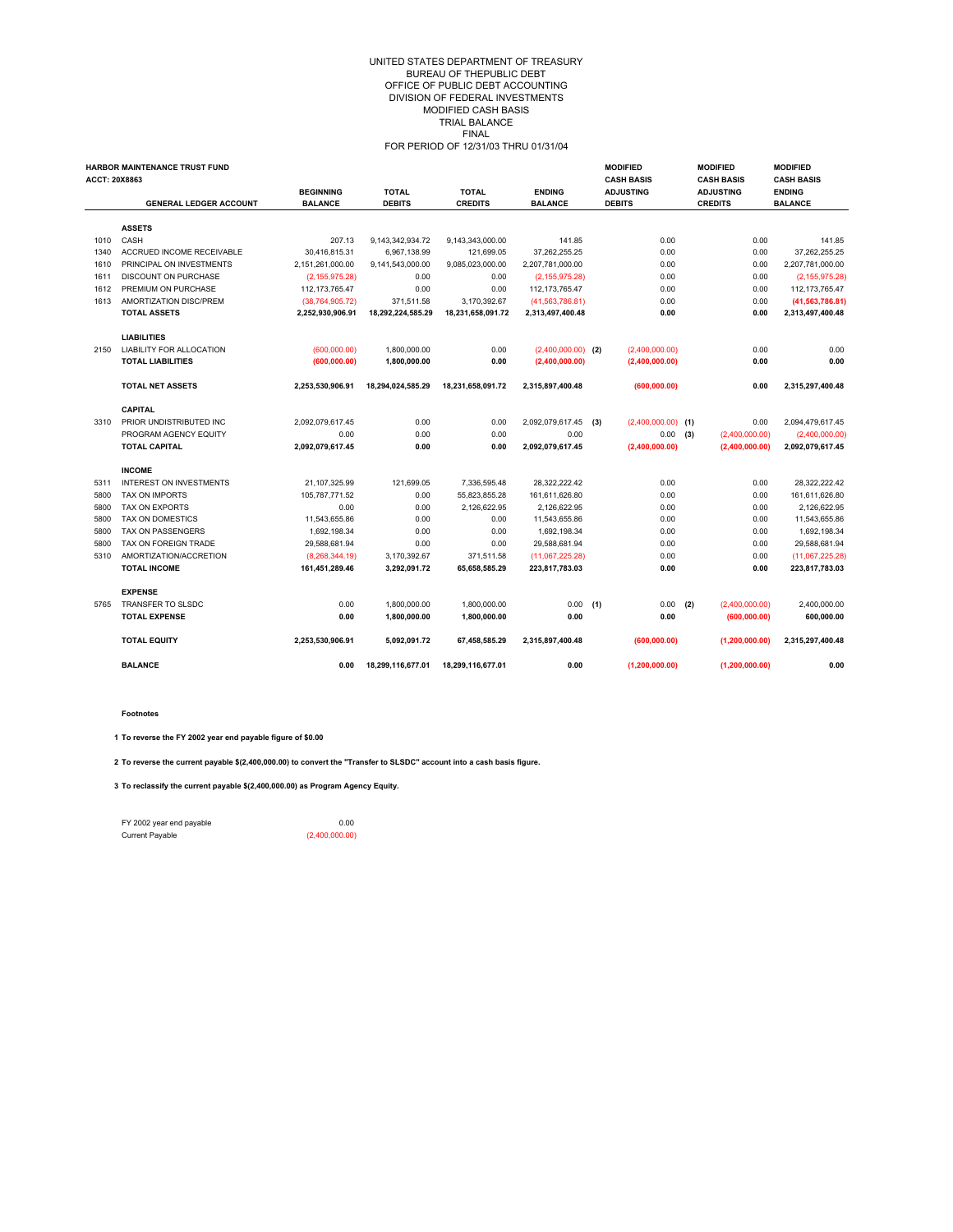# HARBOR MAINTENANCE TRUST FUND 20X8863 SCHEDULE OF ACTIVITY FINAL FOR PERIOD 10/01/03 THROUGH 01/31/04

| <b>REVENUES</b>                           |    | FY 2003<br>Year-To-Date |  |  |
|-------------------------------------------|----|-------------------------|--|--|
| Interest Revenue                          |    | 17,254,997.14           |  |  |
| Penalties, Fines, and Administrative Fees |    |                         |  |  |
| Donated Revenue                           |    |                         |  |  |
| Transfers In from Program Agencies        |    |                         |  |  |
| <b>Tax Revenue</b>                        |    | 206,562,785.89          |  |  |
| Tax Refunds                               |    |                         |  |  |
| <b>Cost Recoveries</b>                    |    |                         |  |  |
| Other Income                              |    |                         |  |  |
| <b>Total Revenues</b>                     | S  | 223,817,783.03          |  |  |
| <b>DISPOSITION OF REVENUES</b>            |    |                         |  |  |
| Transfers to Program Agencies             | \$ | 2,400,000.00            |  |  |
| <b>Total Disposition of Revenues</b>      | S  | 2,400,000.00            |  |  |
|                                           | S  | 221,417,783.03          |  |  |

## **Footnotes**

1 Interest on Investments is reported on the accrual basis. Includes interest collected, premium paid, and accrued interest purchased.

Interest on Investments: Cash Basis  $$3,198,905.61$ 

2 Non-expenditure transfers are reported on the cash basis.